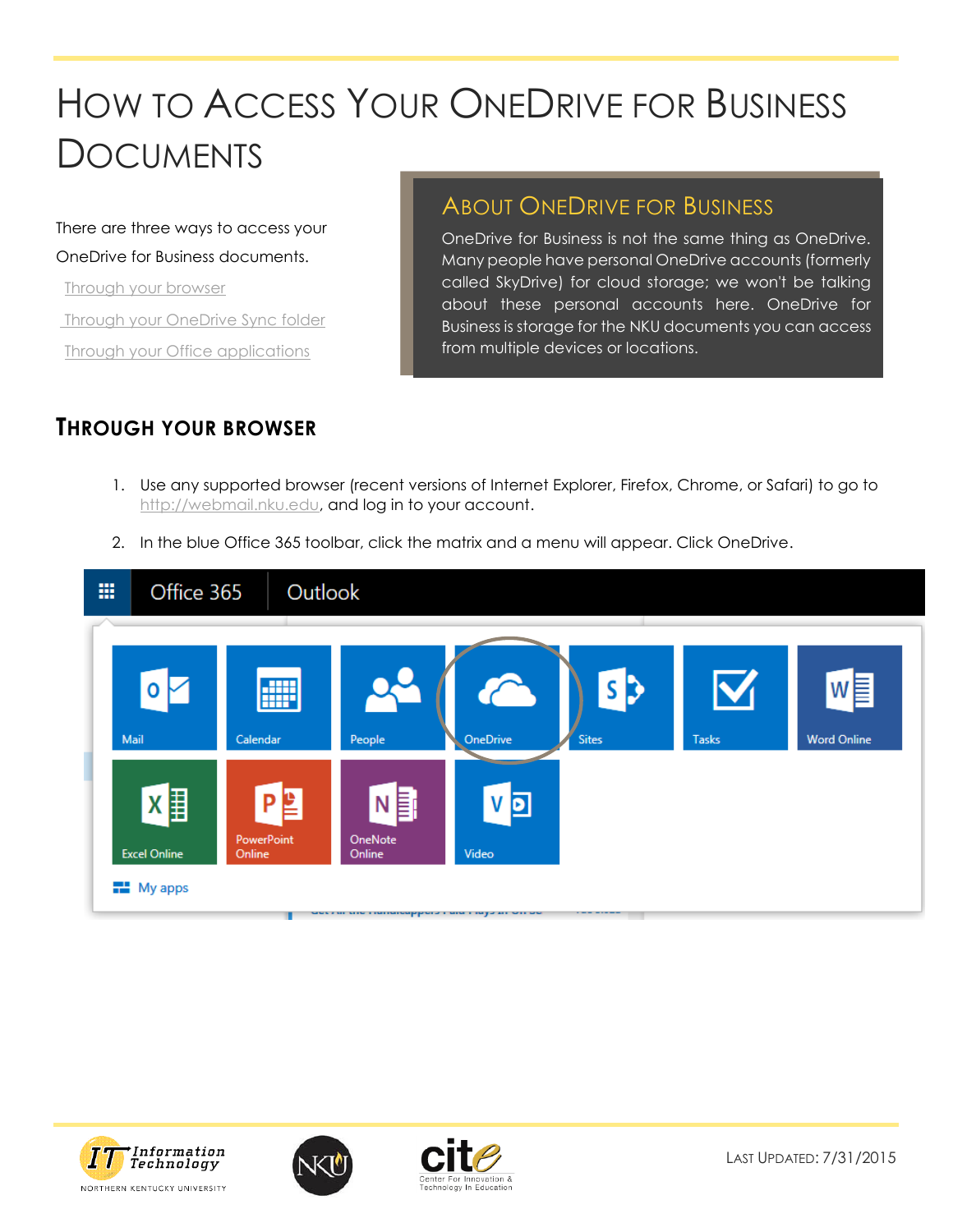The first time you open your OneDrive, you will see a folder called "Shared with Everyone." In OneDrive for Business, "Everyone" means all NKU faculty, staff, and students have Edit-level access to this folder. **We recommend that you delete this folder.** Do so by right-clicking on the file name and selecting "delete." Otherwise, you may unintentionally give the entire campus access to your documents.



To upload a file, drag it from your desktop or another folder to the OneDrive window of your browser.





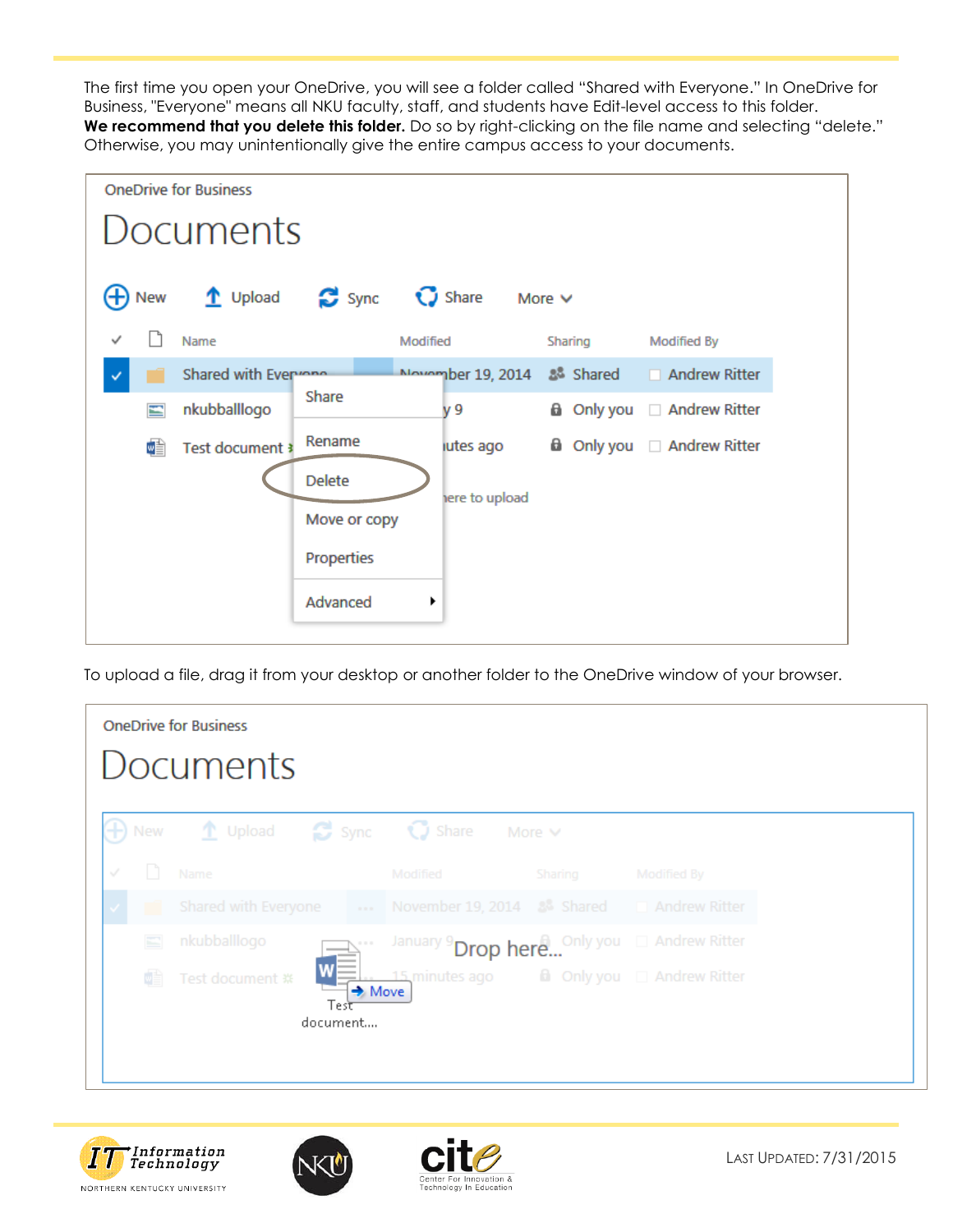Click the name of the file you wish to view. A dialog box with a preview of the file will open. If it is a file created in Microsoft Office, you will see an option to "Edit Document." Other types of files will have an option to "download" so you can edit in whichever software you choose.

| ш<br><b>Word Online</b><br>-- |                                                                                                                                                                                             |  |
|-------------------------------|---------------------------------------------------------------------------------------------------------------------------------------------------------------------------------------------|--|
| <b>Andrew Ritter</b>          | ep Print<br>Share<br>Edit Document *                                                                                                                                                        |  |
|                               | <b>Edit in Word</b><br>$W =$ Edit in word<br>Use the full functionality of Microsoft<br><b>Edit in Word Online</b><br>$\supset$ Make quick changes right here in $\supset$<br>your browser. |  |
|                               |                                                                                                                                                                                             |  |
| <b>Test document</b>          |                                                                                                                                                                                             |  |

You can create folders or new files by clicking the "new" icon.







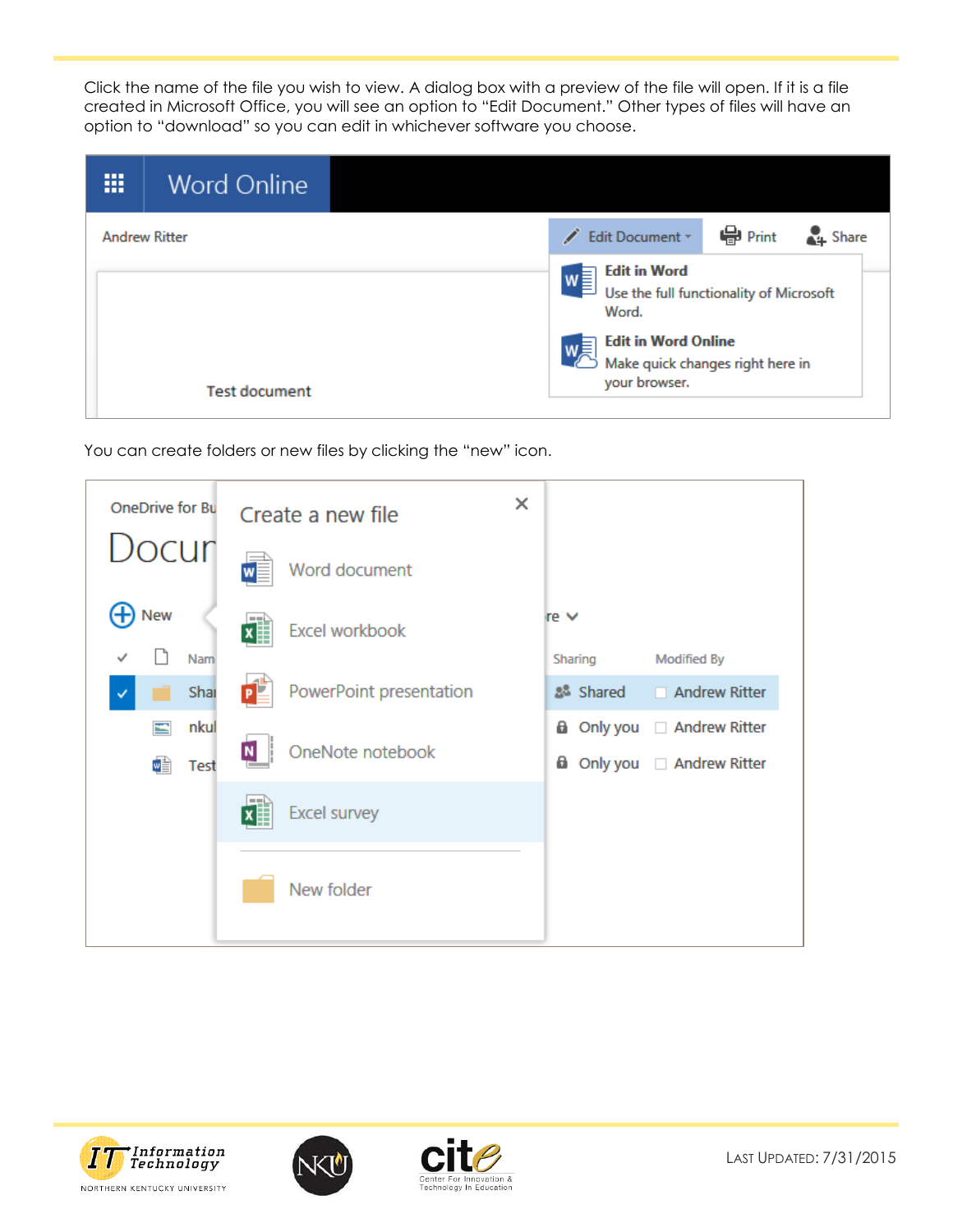# <span id="page-3-0"></span>**THROUGH YOUR ONEDRIVE SYNC FOLDER**

You can use the OneDrive for Business Sync App to create a folder on your computer that will automatically stay synchronized with your cloud storage when connected to the internet. This option comes in three parts: set up the folder, synchronize, and use it.

#### **Set up your Sync folder**

Before you can use your Sync folder, you'll need to install the app that sets it up. First, click the "Sync" button.

| <b>OneDrive for Business</b> |                                                  |  |                                                      |  |         |                                 |
|------------------------------|--------------------------------------------------|--|------------------------------------------------------|--|---------|---------------------------------|
| Documents                    |                                                  |  |                                                      |  |         |                                 |
| (+) New                      | $\mathbf{\hat{T}}$ Upload                        |  | Sync   C Share More v                                |  |         |                                 |
|                              | Name                                             |  | Modified                                             |  | Sharing | <b>Modified By</b>              |
|                              | Shared with Everyone  November 19, 2014 & Shared |  |                                                      |  |         | □ Andrew Ritter                 |
|                              | nkubballlogo                                     |  | January 9                                            |  |         | <b>a</b> Only you Andrew Ritter |
| ≡∎                           | Test document #                                  |  | About a minute ago <b>a</b> Only you □ Andrew Ritter |  |         |                                 |
| Drag files here to upload    |                                                  |  |                                                      |  |         |                                 |

In the dialog box that opens, click "Get the OneDrive for Business app that's right for me."

| Sync this library to your device for easy<br>access.  |  |
|-------------------------------------------------------|--|
|                                                       |  |
| Sync now                                              |  |
| Get the OneDrive for Business app that's right for me |  |





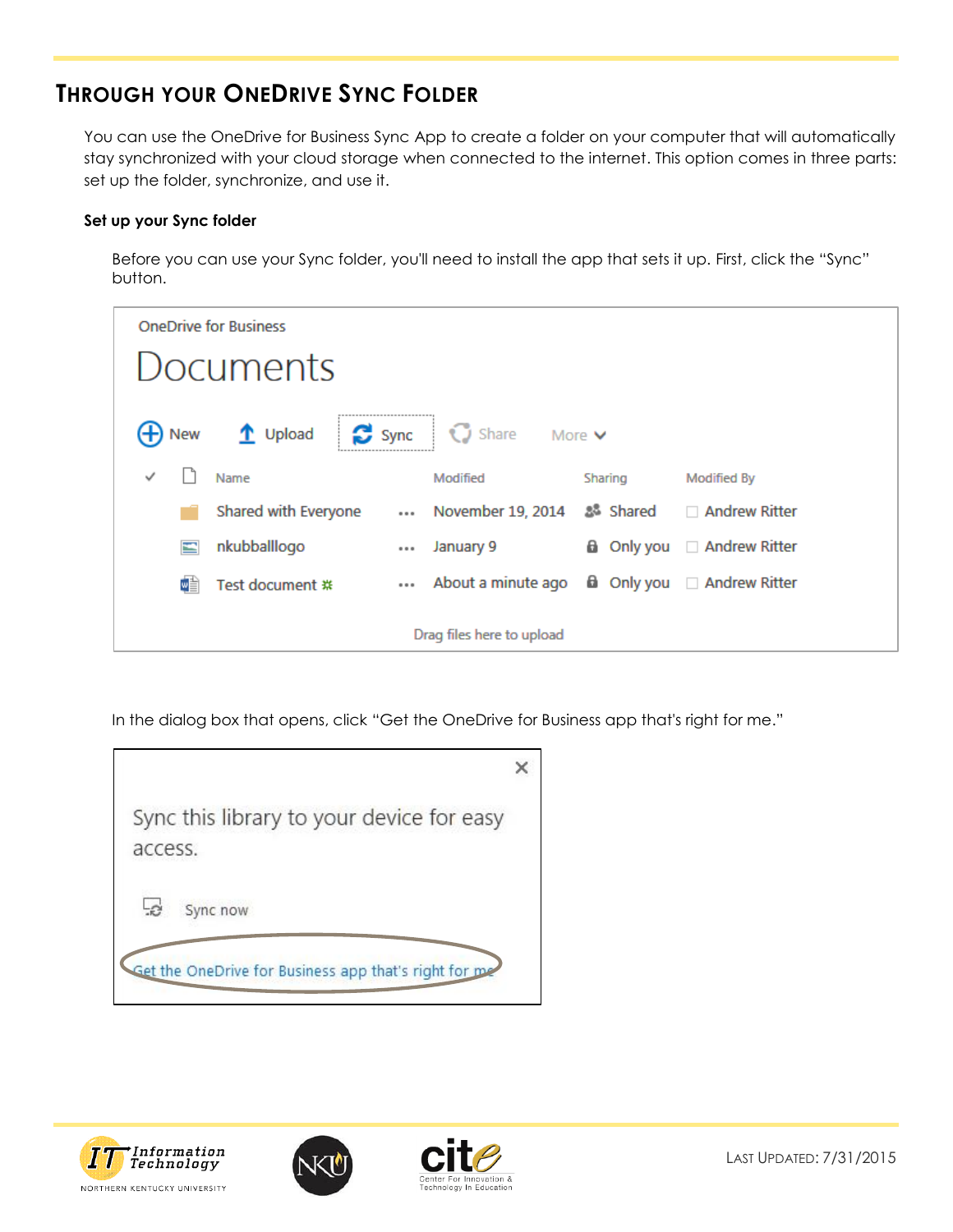A "Software" window will open with OneDrive selected on the left. Click the "Install" button at the bottom of the page, then follow the steps on your computer to install the file.

| Office 365                                                                                               | <b>Outlook</b>                                                                                                                                                                                                                                             |
|----------------------------------------------------------------------------------------------------------|------------------------------------------------------------------------------------------------------------------------------------------------------------------------------------------------------------------------------------------------------------|
| ⊝<br>Software<br>Office<br>Lync<br><b>OneDrive</b><br>Tools & add-ins<br>Desktop setup<br>Phone & tablet | OneDrive<br>OneDrive for Business sync app<br>Sync your files to your computer. Learn more<br>Note: Make sure you install the bit version that you're using f<br>Language:<br>Ver:<br>English (United States)<br>$32 -$<br>۰<br>Review system requirements |
|                                                                                                          | Install                                                                                                                                                                                                                                                    |